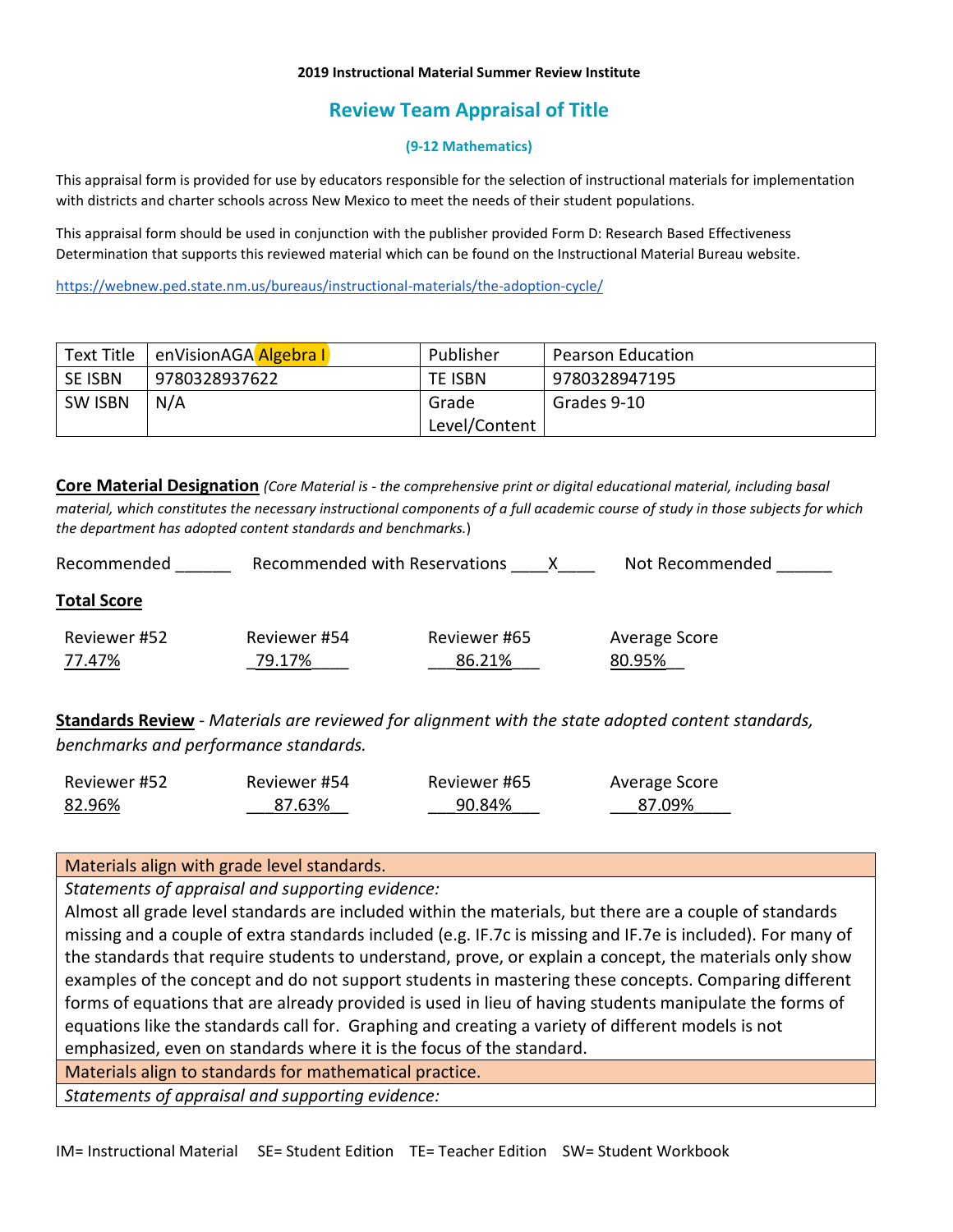The Standards for Mathematical Practice (SMPs) are included throughout the text. Every lesson contains at least one error analysis problem for students to be able to critique the reasoning of others, which would be SMP number 3. Using technology tools or a variety of methods for solving problems is included in a number of different lessons where appropriate, SMP number 5. SMP 6, using precise language is encouraged throughout the materials as units and context of problems are used in a number of different problems as well as opportunities for students to explain the differences in notation. There are times where an SMP is listed as being a focus for a lesson in the TE but does not appear in the SE, or does not appear in the TE as a focus but appears in the SE.

## Materials show aspects of rigor.

*Statements of appraisal and supporting evidence:*

All the aspects of rigor are included in the material to some extent, although not always in a balanced way that lends itself to student acquisition of the three pillars of rigor. Procedural fluency is most prominent within the material as plenty of practice problems are provided within each lesson and on the online platform. Conceptual understanding is prominent for some standards with the underlying concept being built within the explanations and through questioning, while for others the instruction is based on giving rules to memorize after only a cursory investigation into the underlying properties. Application problems are included for every lesson; many are closed-ended questions that have a limited scope of correct reasoning and problem solving methodology that is expected to be used.

**Math Content Review** - *Materials are reviewed for relevant criteria pertaining to the support for teachers and students in the specific reviewed content area.*

| Reviewer #52 | Reviewer #54 | Reviewer #65 | Average Score |
|--------------|--------------|--------------|---------------|
| 53.57%       | 57.14%       | 71.43%       | 60.71%        |

Materials are consistent with grade level content, supporting the intent of the delivery and understanding of mathematics.

*Statements of appraisal and supporting evidence:*

Materials support the teaching of the standards in a manner that is somewhat appropriate for a high school level course; most problems are either completely worked out for students and they are meant to simply follow along, or they are scaffolded so much that students cannot be successful. There isn't enough opportunity for students to productively struggle with the material. Adult level explanations beyond what is expected for the student are not present for the teacher beyond a global overview of the content within a particular section/topic. Coherence between grade levels is shared through topics that are covered in the various grade levels but are not tied directly to standards from those different grade levels.

Materials support student learning of mathematics.

*Statements of appraisal and supporting evidence:*

Some common errors are included in the teacher edition for concepts within the lesson, but the materials do not match this with what pre-knowledge might be missing to cause these errors. Online video tutorials are available for students and parents to view that they can try to gain a better understanding of the material. SE has long examples worked out for students to look back on. These do not require any mathematical computation or thinking.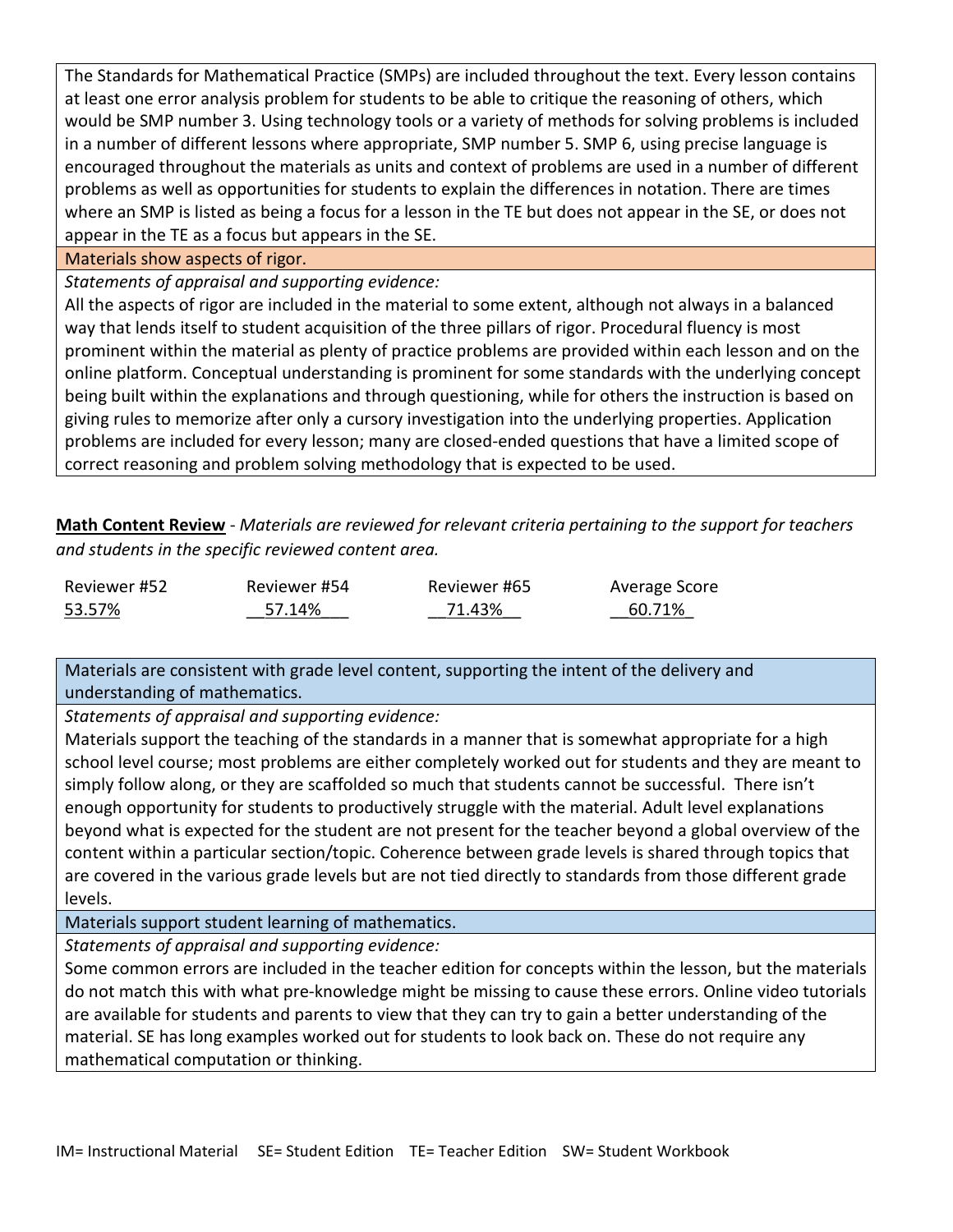**All Content Review** - *Materials are reviewed for relevant criteria pertaining to the support for teachers and students in the material regarding the progression of the standards, lesson structure, pacing, assessment, individual learners and cultural relevance.*

| Reviewer #52 | Reviewer #54 | Reviewer #65 | Average Score |
|--------------|--------------|--------------|---------------|
| 67.50%       | 61.25%       | 76.88%       | 68.54%        |

Materials are coherent and consistent with the high school standards which all students should study in order to be college and career ready.

*Statements of appraisal and supporting evidence:*

Students cover most of the CCSS for Algebra 1 in a coherent manner that is consistent with the high school standards, but they are not necessarily covered at a depth that would adequately prepare students for college or a career. Critical thinking questions are limited, and some standards are completely missing. Application to future classes and/or work situations is not evident.

Materials are well designed and take into account effective lesson structure and pacing.

*Statements of appraisal and supporting evidence:*

There are limited practice problems during the lesson yet many practice problems for students to work on after the lesson. Students spend most of the lesson time looking at examples that have already been worked out or explained for them. Conceptual understanding is not supported by the materials for most of the lessons, and for the lessons where it is supported, it is direct instruction on the concept rather than knowledge building for the students.

Materials support teacher planning, learning, and understanding of the standards.

*Statements of appraisal and supporting evidence:*

Teachers are provided with some vertical alignment. When concepts are discussed in reference to other grade levels, standards are not included in the materials, only the general knowledge needed.

Materials offer teachers resources and tools to collect ongoing data about student progress on the standards.

*Statements of appraisal and supporting evidence:*

Teachers may assign the "Topic Readiness Assessment" online; students will be assigned a study plan tailored to their specific learning needs based on their performance. This seems to only apply to prerequisite concepts and skills. Additionally, there are reteaching, additional practice, and enrichment activities available online as digital assignments; they are automatically assigned when students complete the lesson quiz online and are also automatically scored. It is not evident how teachers will use these resources and tools to collect ongoing data.

Materials give all students extensive opportunities and support to explore key concepts.

*Statements of appraisal and supporting evidence:*

If the teacher chooses to assign the "Topic Readiness Assessment" online, students will be assigned a study plan tailored to their specific learning needs based on their performance. This seems to only apply to prerequisite concepts and skills and students get less access to conceptual understanding they need to gain as the course progresses.

Materials support effective use of technology to enhance student learning. Digital materials are accessible and available in multiple platforms.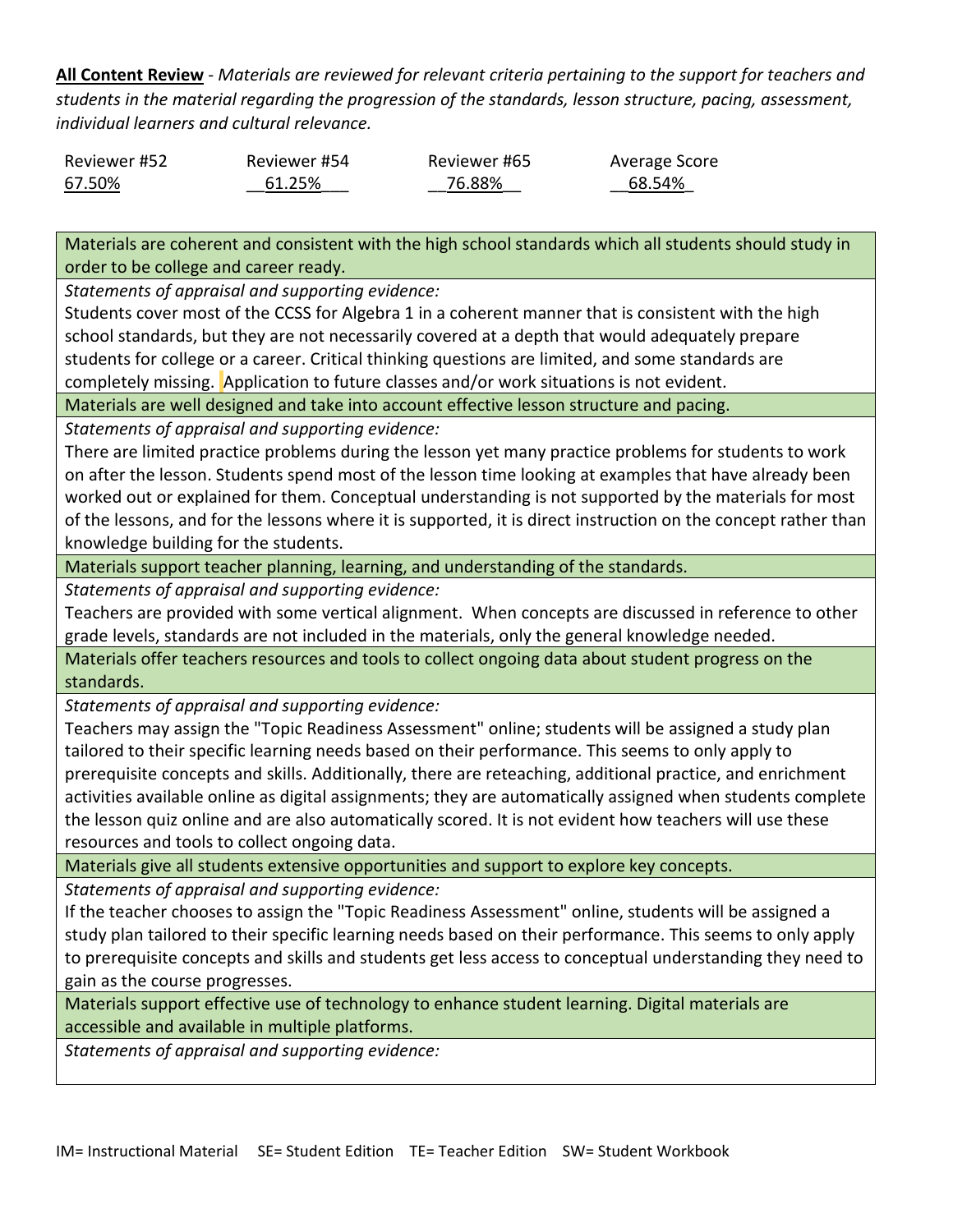Digital resources are available that can be accessed through web browsers on a tablet or computer. Platform includes tools for accessing the textbook online as well as practice problems, in-class work, assessments and other graphing capabilities for displaying material.

Materials can be easily customized for individual learners.

*Statements of appraisal and supporting evidence:*

Teachers may opt to have students complete the automatically scored practice and problem solving items and differentiate instruction by assigning additional practice from the bank of exercises. The options on these questions are mainly focused on procedural skills. The digital assets for instruction can be minimally customized.

Materials take into account cultural perspectives.

*Statements of appraisal and supporting evidence:*

Most of the material includes generic types of problems and situations that don't require specialized knowledge to access them. There are STEM projects that have more contextual applications that are included in each unit of study and these are mostly focused on a more global or national level of interest.

**Reviewer Professional Summation** - *These materials are reviewed by Level II and Level III educators from across New Mexico. The reviewers have brought their knowledge, experience and expertise into the review of these materials. They offer here their individual summary of the material as a whole.* 

Reviewer #52 background and experience: I am a level 2 math teacher with 8 years of experience teaching math from elementary through high school, including EL students and SWD. I am the algebra 1 content leader at my school and serve on leadership committees that review math curriculum yearly.

*Professional summary of material:*

This material was just OK. While it addressed most of the algebra 1 CCSS (there were a couple missing), it did not address most standards (especially conceptual standards) to the level or depth expressed in the CCSS and that students will be expected to have in subsequent math courses. There was very little to no cultural diversity or culturally responsive pedagogy. Additionally, if I were a new teacher I would be overwhelmed by the sheer number of problems in the book (many of which do not completely address standards and could simply be skipped/swapped out with other problems from the book), as well as the lack of teaching strategies, techniques, and ideas available to me. Overall not a bad resource, but one that makes up for lack of rigor by just adding more and more material.

Reviewer #54 background and experience: I am a National Board Certified teacher with 9 years of experience in the math classroom having taught everything from Algebra 1 to PreCalculus and AP Statistics in both regular ed and Special education inclusion classes.

*Professional summary of material:*

The material is lacking in several key areas that makes it less than ideal as a resource. The standards are taught using mostly a direct instruction methodology that doesn't do a lot to help the students build their own understanding of the material. Many of the standards that are supposed to focus on proving or explaining are not fully taught by the material since providing a fully worked example doesn't help the students really learn how to interpret or prove a concept. The rigor provided by the material is not consistently implemented. Very few topics have conceptual understanding focused on while procedural practice is heavily leaned upon. Application problems are surface level at best. The materials do offer some support for implementation, but a teacher new to the subject would have to rely on a lot of outside supports to really understand the scope of what they are supposed to be teaching.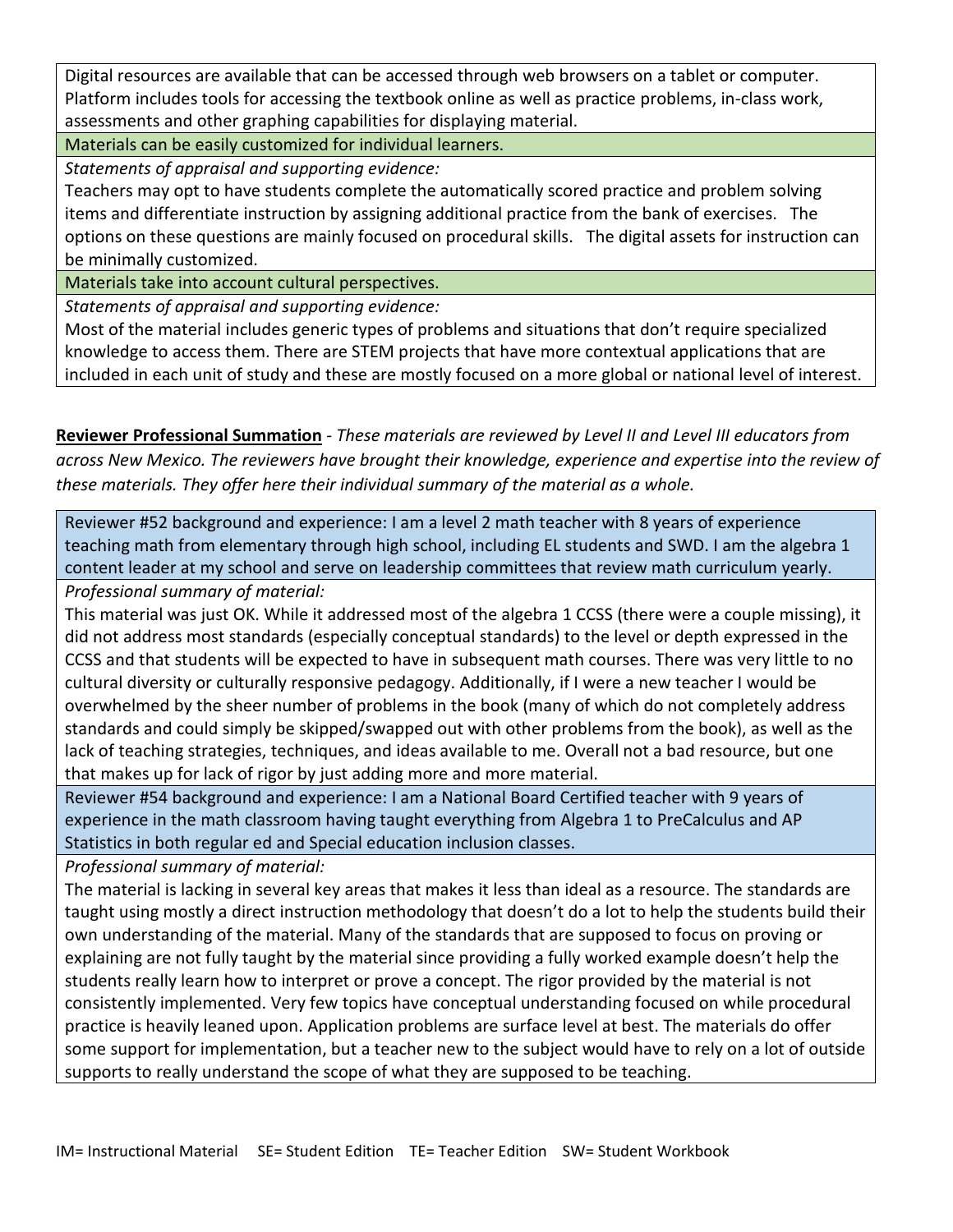Reviewer #65 background and experience: I am a level 3 math teacher with 20 years experience, I have 8 years teaching middle school math and 12 years teaching high school math. I have also taught at the college level for 11 years.

*Professional summary of material:*

The material was okay. Most of the standards were addressed. Depth of instruction is lacking. Conceptual understanding is not met on most items. Real world problems are provided as examples but students are not required to solve the real world problems. A new teacher would be able to use the materials but would only teach the procedural skills and not dive into the application parts as much as is needed. Rigor is not implemented throughout the materials consistently. Application problems are not as in depth as is needed. Teachers would be required to search for materials to consistently meet all of the standards.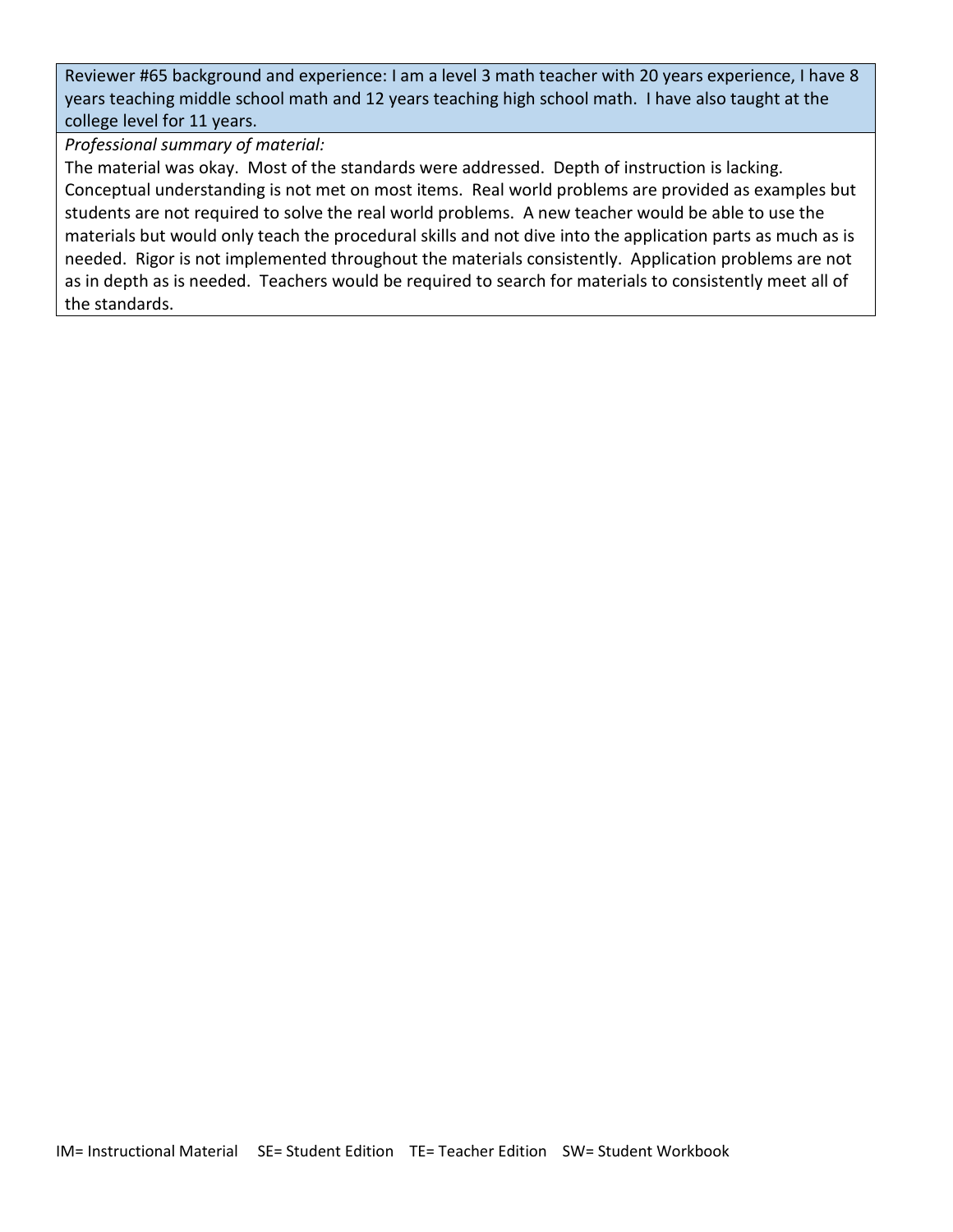#### **2019 Instructional Material Summer Review Institute**

# **Review Team Appraisal of Title**

### **(9-12 Mathematics)**

This appraisal form is provided for use by educators responsible for the selection of instructional materials for implementation with districts and charter schools across New Mexico to meet the needs of their student populations.

This appraisal form should be used in conjunction with the publisher provided Form D: Research Based Effectiveness Determination that supports this reviewed material which can be found on the Instructional Material Bureau website.

<https://webnew.ped.state.nm.us/bureaus/instructional-materials/the-adoption-cycle/>

| Text Title     | enVisionAGA Geometry | Publisher      | <b>Pearson Education</b> |
|----------------|----------------------|----------------|--------------------------|
| <b>SE ISBN</b> | 9780328937639        | <b>TE ISBN</b> | 9780328947201            |
| <b>SW ISBN</b> | N/A                  | Grade          | Grades 9-12              |
|                |                      | Level/Content  |                          |

**Core Material Designation** *(Core Material is - the comprehensive print or digital educational material, including basal material, which constitutes the necessary instructional components of a full academic course of study in those subjects for which the department has adopted content standards and benchmarks.*)

| Recommended        | Recommended with Reservations | Not Recommended |
|--------------------|-------------------------------|-----------------|
| <b>Total Score</b> |                               |                 |
| Reviewer #55       | Reviewer #57                  | Average Score   |

88.9%

85.3%

**Standards Review** - *Materials are reviewed for alignment with the state adopted content standards, benchmarks and performance standards.*

| Reviewer #55 | Reviewer #57 | Average Score |
|--------------|--------------|---------------|
| 88.1%        | 94%          | 91%           |

## Materials align with grade level standards.

81.8%

*Statements of appraisal and supporting evidence:*

- Most of the standards are addressed and meet the evidence.
	- Some examples of some Standards that were partially met: HS.SCP.B.7, HS.GCO.D.12, and HS.GCO.D.12
- The standards are covered well throughout the entirety of the materials.
- Grade level standards are listed at the beginning of each section, on the side columns in the teacher's edition, and met within the content of the TE and SE.
- The standards are not only listed but the publisher gives examples as to how they are actually covered within each topic.

Materials align to standards for mathematical practice.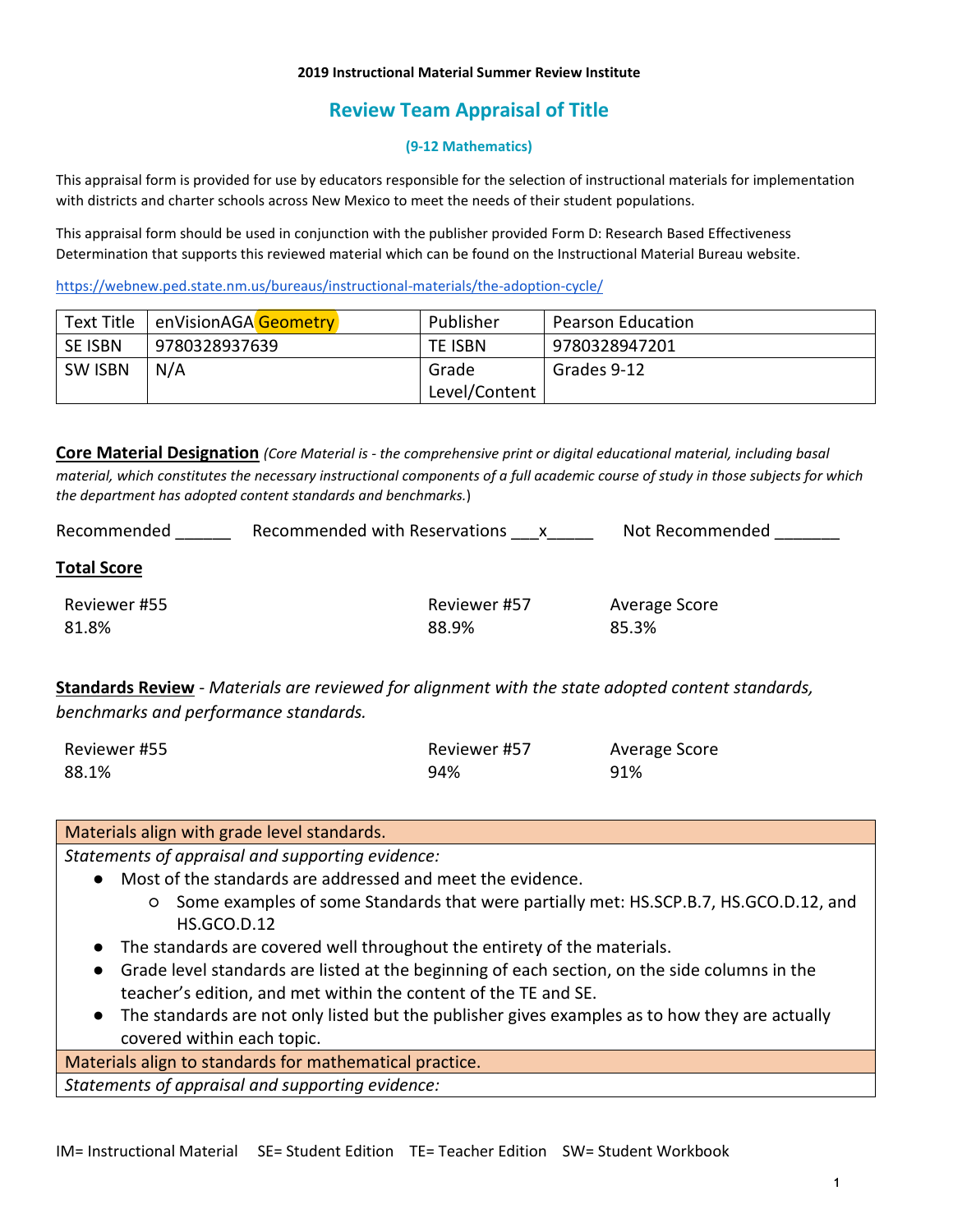- TE shows many Mathematical Practices throughout the text, in habits of mind, and in the Mathematics overview of each lesson.
- Additional evidence found by the review team also shows that there are all 8 Mathematical Practices throughout the TE and shown within the SE.
- The Mathematical practices are presented at the beginning of each lesson as well as in side notes in both the SE and the TE where they are specifically met within the content of the chapters.

## Materials show aspects of rigor.

*Statements of appraisal and supporting evidence:*

- The practice sets of problems were about  $\frac{1}{2}$  conceptual in nature, mostly in using proof, and verifying theorems.
- There was procedure embedded within the proof sets.
- There are application and real life questions within each section, but they are "low level" that match the examples.
- The materials have less procedural sill and fluency aspects than they do conceptual and application.

**Math Content Review** - *Materials are reviewed for relevant criteria pertaining to the support for teachers and students in the specific reviewed content area.*

| Reviewer #55 | Reviewer #57 | Average Score |
|--------------|--------------|---------------|
| 64.3%        | 78.6%        | 71.4%         |

Materials are consistent with grade level content, supporting the intent of the delivery and understanding of mathematics.

*Statements of appraisal and supporting evidence:*

- This text had many proofs throughout the lessons, and many thought questions at a typical geometry level.
- There were definitions and proofs of geometric theorems provided to students in the text. However, the publishers have "renamed proofs" using the chapter and number they are presented within the chapter, which causes confusion later.
- There is no explanation of the content for teachers to help them present information better. We were excited to see Teacher PD online, then realized it was not helpful PD, but a repeat of the information in the book.

## Materials support student learning of mathematics.

- Online materials have opportunities for teachers to have tutorial sections for students to access. ○ TE and SE makes a reference to the online website.
- There are a variety of different problem types for the students to solve and understand the content of the materials.
	- Examples include Performance Tasks, Explorations, Quizzes, Chapter Assessments, STEM tasks, along with Mathematical Modeling in 3 acts.
- TE and SE references the Mathematical Practices in each lesson.
- The digital component of the material allows teachers the ability to customize for individual students to meet their learning needs.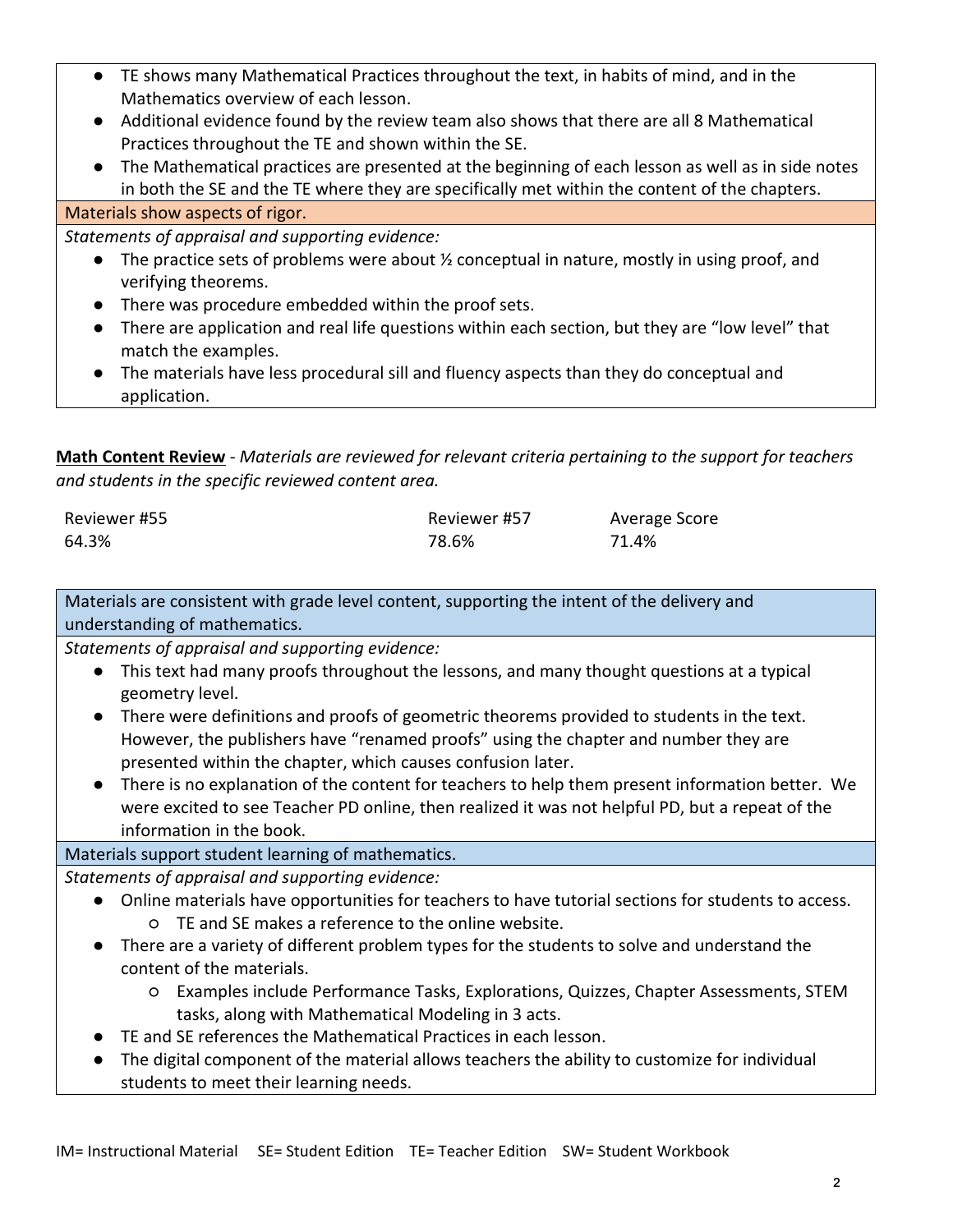**All Content Review** - *Materials are reviewed for relevant criteria pertaining to the support for teachers and students in the material regarding the progression of the standards, lesson structure, pacing, assessment, individual learners and cultural relevance.*

| Reviewer #55 | Reviewer #57 | Average Score |
|--------------|--------------|---------------|
| 68.75%       | 77.5%        | 73%           |

Materials are coherent and consistent with the high school standards which all students should study in order to be college and career ready.

*Statements of appraisal and supporting evidence:*

- TE has a section that shows the standards for Geometry.
- The start of each chapter references the middle school and Algebra 1 standards that support the Geometry standards within the chapters, but it is cursory at best.
- There is a pre-assessment that practices past standards and has an online version which assigns a study plan for students who show to be behind.

Materials are well designed and take into account effective lesson structure and pacing.

*Statements of appraisal and supporting evidence:*

- TE has a pacing guide in the front of each chapter.
- TE has a pacing guide for the entire curriculum at the front of the book to add in yearlong pacing.
- TE and SE follow the same structure of how the lesson materials are taught.
	- The examples and exercises go perfectly together for ease of lesson structure.
	- There are motivation pieces, monitoring progress, and mini quizzes teachers can access to make sure their pacing is on track.

Materials support teacher planning, learning, and understanding of the standards.

*Statements of appraisal and supporting evidence:*

- The content lists the standards to be covered in each section for easy reference by the teacher.
- The material did not provide any learning and understanding of the standards from the teacher's point of view.

Materials offer teachers resources and tools to collect ongoing data about student progress on the standards.

*Statements of appraisal and supporting evidence:*

- Online tools reference that there are assessments that place kids into more practice tracks.
- TE and SE have Chapter tests to track student progress on skills.
	- TE and SE has Performance Tasks that allow the students to progress in their skills.
	- There is not much else provided about the actual tracking of progress.

Materials give all students extensive opportunities and support to explore key concepts.

*Statements of appraisal and supporting evidence:*

- Key concepts are highlighted at the beginning of each section.
- Differentiated Instruction and ELL strategies are found in the TE for easy access. They suggest to teachers multiple ways to reach each student with different teaching strategies.
- Additional resources are available to the teacher both online and in a printable version to give students who are struggling or advanced what they need.

Materials support effective use of technology to enhance student learning. Digital materials are accessible and available in multiple platforms.

*Statements of appraisal and supporting evidence:*

● The digital piece has some helpful aspects students can use to enhance their learning: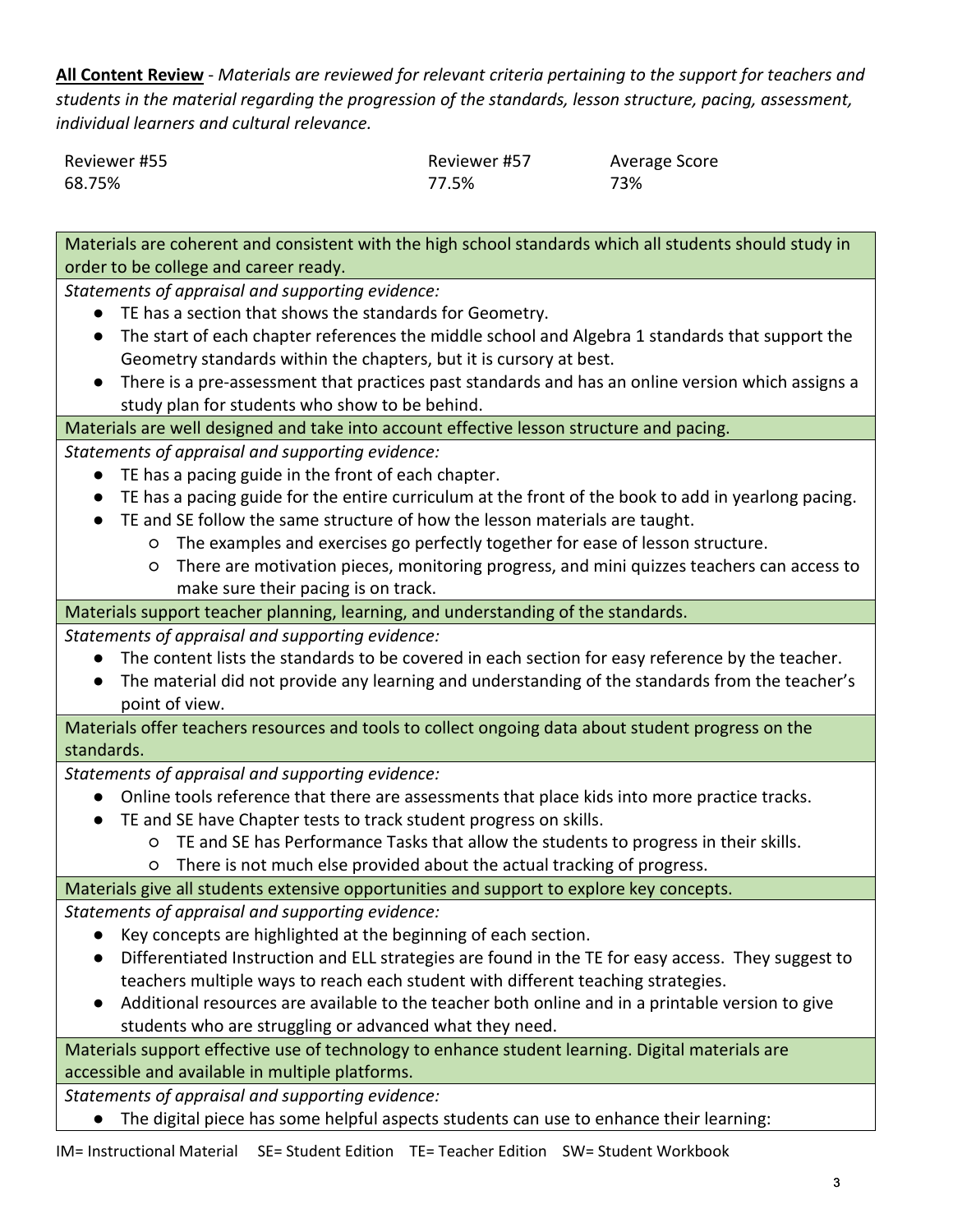- text book is online
- math content videos
- online assessment
- online math tutor

# Materials can be easily customized for individual learners.

*Statements of appraisal and supporting evidence:*

- Online materials make a reference to this, but the team was unable to see how individualized online materials can be customized.
- There are three differentiated worksheets for each lesson available.

Materials take into account cultural perspectives.

*Statements of appraisal and supporting evidence:*

- There are pictures and some problems that talk about other aspects of culture.
	- There is not enough detail or depth of the cultures represented within the materials.
- There are several references to different cultures in some of the application problems. However, they only mention something that is culturally relevant; none of them go into any kind of detail or background.
- All cultural pieces are at a level 1, or are not present at all. There are few people at all. One of the reviewers noted that out of the people presented about 60% were white, about 35% were black, and they found 1 "brown" person and one "purple" person, which means that our culture is not clearly reflected.

**Reviewer Professional Summation** - *These materials are reviewed by Level II and Level III educators from across New Mexico. The reviewers have brought their knowledge, experience and expertise into the review of these materials. They offer here their individual summary of the material as a whole.* 

Reviewer #55 background and experience: I am a level 3 teacher with 18 years of teaching experience ranging from 7th grade mathematics to high school geometry, and 7th and 8th grade science. I have a Bachelor's in Engineering, a Master's in Curriculum and Instruction with an emphasis in Secondary Mathematics, a Master's in School Administration and an Educational Doctorate in School Improvement Leadership. I have been on multiple district curriculum review and alignment teams over the last 18 years

*Professional summary of material:*

The geometry book offered by Pearson looks like most typical geometry textbooks, starting with definitions, moving to lines and angles, then to triangles, followed by quadrilaterals and other polygons, circles, then probability and statistics. The best part of this text set is the 3 part modeling and the STEM problems, but there are not enough of these in the text.

When it comes to rigor, this book was very conceptually relevant, but did not always explain how theorems are developed or why they are used. There is a decent amount of procedural practice. I was highly disappointed in the lack of application questions, especially in a geometry text, because there are so many rich, thought provoking application questions available in other resources. Also, It is frustrating when a publishing company decides to list theorems by a random number they assign, rather than use the name of the actual theorem. This muddies the water for both teachers and students unnecessarily.

Bottom line, as a seasoned teacher, I could teach with this text, but I would have to spend time fixing the theorems and building in the missing conceptual and application pieces.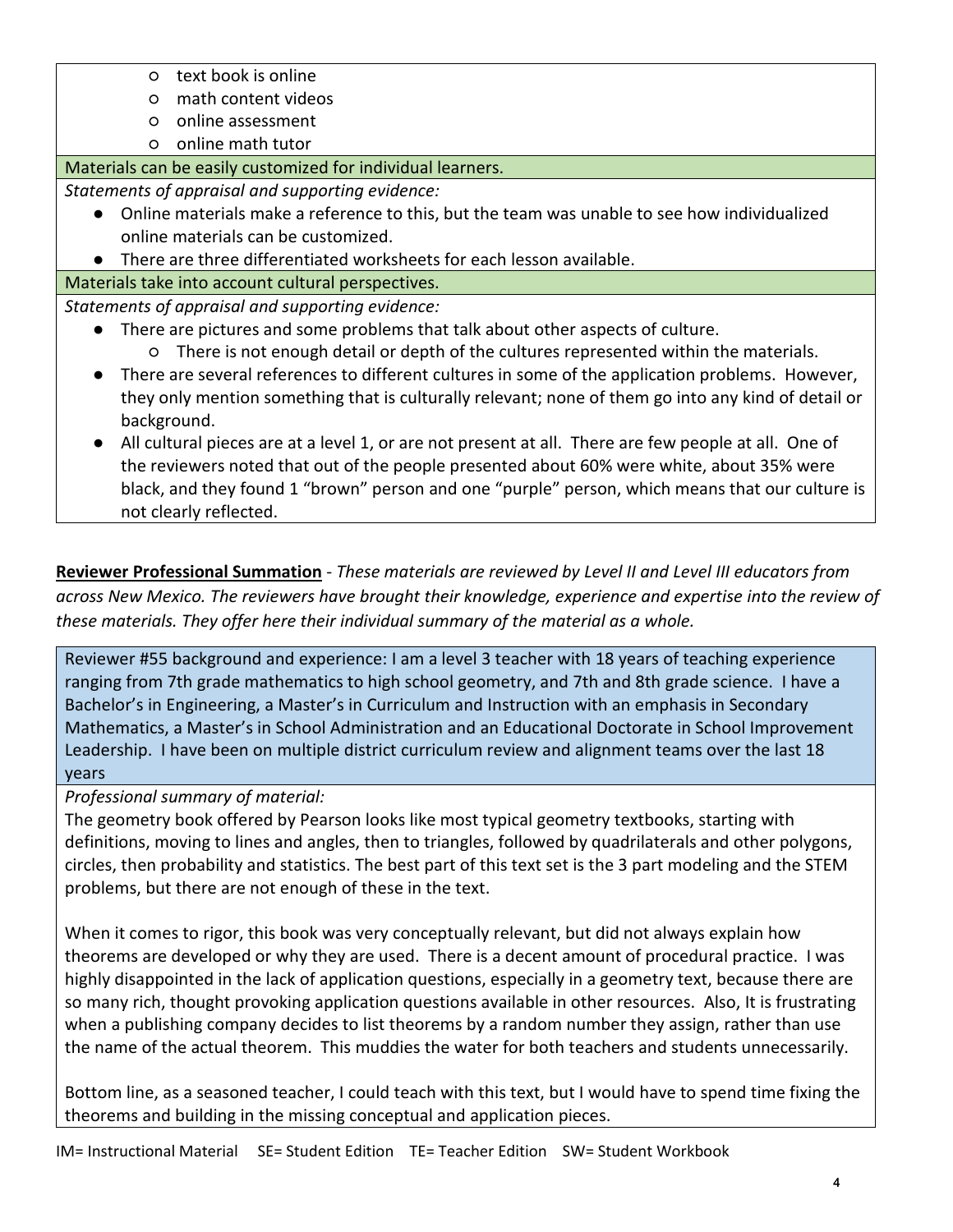Reviewer #57 background and experience: I am a level three mathematics teacher in the state of New Mexico with 15 years' experience in the areas of Algebra 1 through Pre-Calculus. I am AP certified and have multiple years' experience as a department head for my district. I have my Master's degree in Educational Administration.

## *Professional summary of material:*

Pearson Envision Geometry is a solid set of materials for teachers and students to use in the Geometry classroom. The materials cover the majority of the Common Core State Standards for Geometry. The book is incredibly well organized and easy to follow. I appreciate the extra information the publisher provides to teachers in the teacher's edition and throughout the digital component. This information is really helpful not only to seasoned teachers but also teachers just coming into the profession. The technology piece has a wide range of tools beneficial to the content being taught. The teacher's edition and the technology piece provide strategies for teachers to use to meet the needs of all the students in their classroom from differentiated instruction to English Language Learner strategies to use. The conceptual and application parts of the materials are strong, well organized, and easy to access and follow. The exercises touch on the concepts necessary for mastery of each standard covered in that topic. There is a good application part to the materials as well, especially when looking at the STEM project and performance tasks embedded throughout the material. While I have a few reservations, overall it is a good set of geometry material.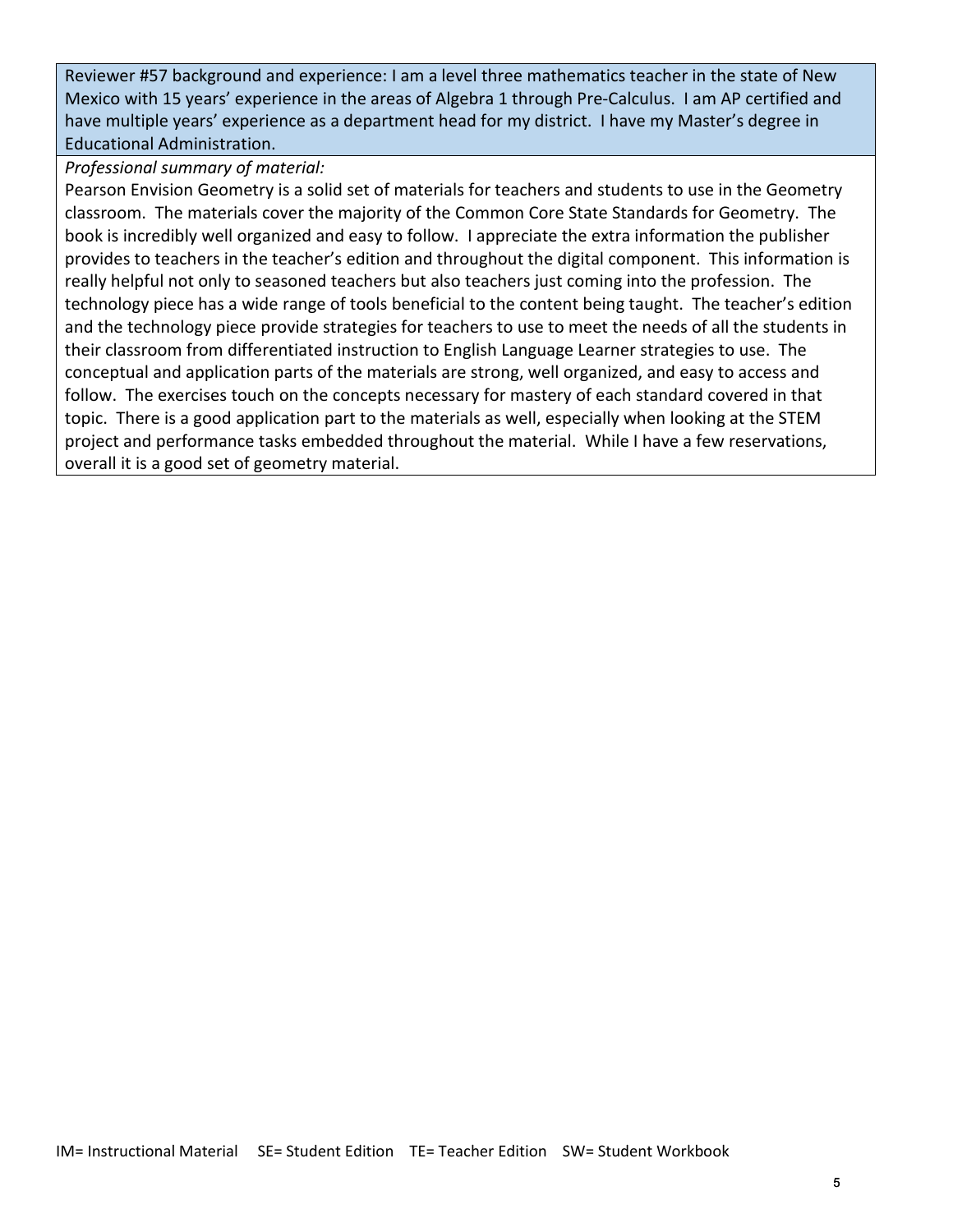#### **2019 Instructional Material Summer Review Institute**

## **Review Team Appraisal of Title**

#### **(9-12 Mathematics)**

This appraisal form is provided for use by educators responsible for the selection of instructional materials for implementation with districts and charter schools across New Mexico to meet the needs of their student populations.

This appraisal form should be used in conjunction with the publisher provided Form D: Research Based Effectiveness Determination that supports this reviewed material which can be found on the Instructional Material Bureau website.

<https://webnew.ped.state.nm.us/bureaus/instructional-materials/the-adoption-cycle/>

| Text Title     | enVisionAGA Algebra II | Publisher     | <b>Pearson Education</b> |
|----------------|------------------------|---------------|--------------------------|
| SE ISBN        | 9780328937646          | TE ISBN       | 9780328947249            |
| <b>SW ISBN</b> | N/A                    | Grade         | Grades 9-12              |
|                |                        | Level/Content |                          |

**Core Material Designation** *(Core Material is - the comprehensive print or digital educational material, including basal material, which constitutes the necessary instructional components of a full academic course of study in those subjects for which the department has adopted content standards and benchmarks.*)

| Recommended         | Recommended with Reservations |                     | Not Recommended      |
|---------------------|-------------------------------|---------------------|----------------------|
| <b>Total Score</b>  |                               |                     |                      |
| Reviewer #70<br>73% |                               | Reviewer #72<br>72% |                      |
| Reviewer #65<br>87% | Reviewer #67<br>87%           | Reviewer #69<br>87% | Average Score<br>81% |

**Standards Review** - *Materials are reviewed for alignment with the state adopted content standards, benchmarks and performance standards.*

| Reviewer #70 |              | Reviewer #72 |               |
|--------------|--------------|--------------|---------------|
| 78%          |              | 80%          |               |
| Reviewer #65 | Reviewer #67 | Reviewer #69 | Average Score |
| 99%          | 99%          | 99%          | 91%           |

### Materials align with grade level standards.

*Statements of appraisal and supporting evidence:*

The materials are aligned with almost all standards. In comparing the Correlations in the TE Program Overview to Appendix A, the text addresses all standards designated by Appendix A, except A.SSE.1a. An in-depth analysis of the standards reveals that there are several standards the text indicates are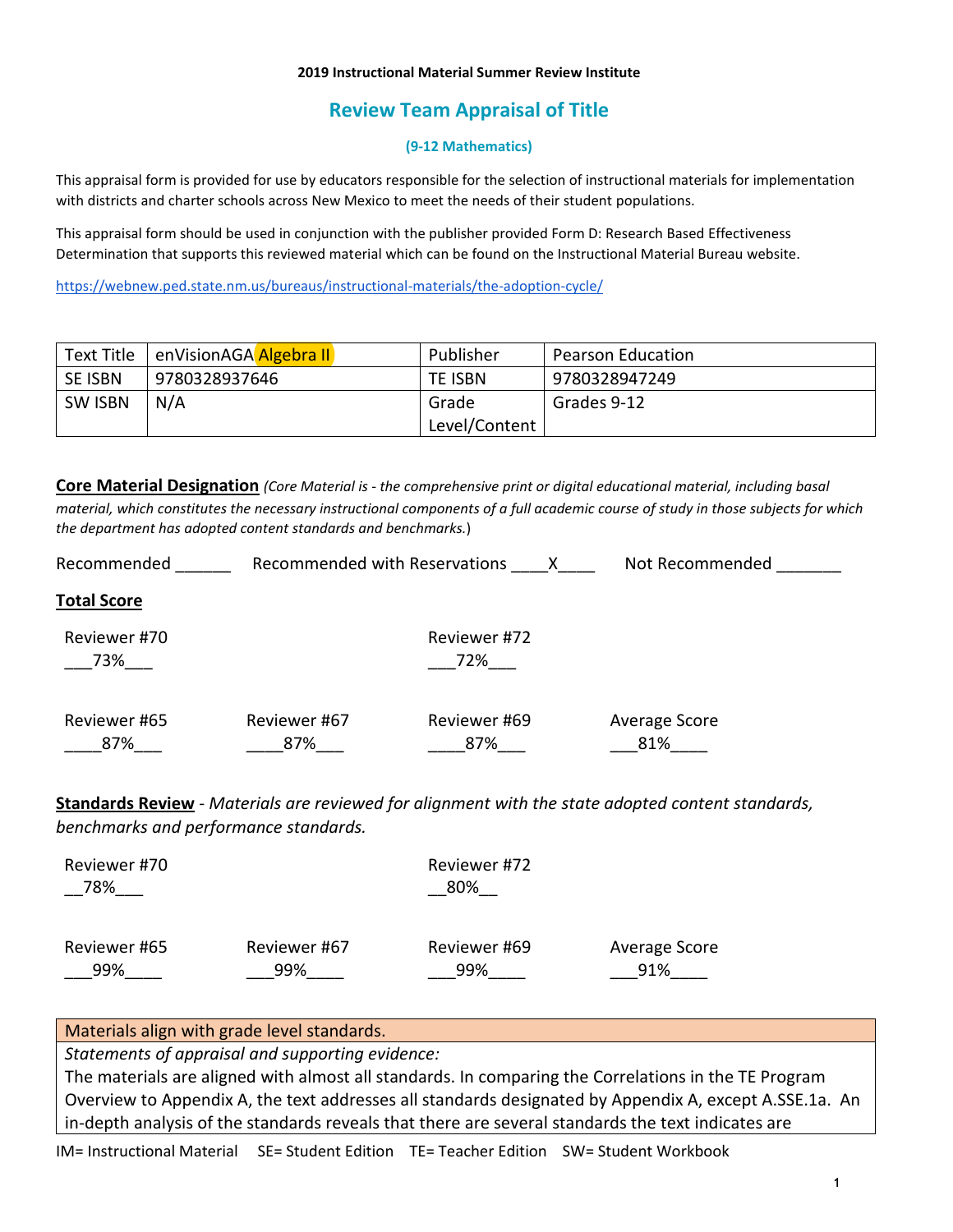addressed, but the text does address the full intent of the standards. Additionally, there is a significant amount of material included in the text that is not aligned to the Algebra 2 standards according to Appendix A.

Materials align to standards for mathematical practice.

*Statements of appraisal and supporting evidence:*

The materials are very effective in labeling the mathematical practices, but the mathematical practices are not addressed to the intent expected. The mathematical practices are not in balance. There are limited to no opportunities for students to engage in the mathematical practices, and whether students engage in the mathematical practice is contingent on whether the teacher assigns those particular problems.

The performance tasks provide opportunities for students to be engaged in multiple mathematical practices, but there is only one performance task per lesson. For example, in mathematical practice #5, students engage in this practice by choosing a tool appropriately. Students can choose a formula, graphing calculator, or spreadsheet to help persevere and solve the problem. The students do not choose the appropriate tool; they are told which tool to use. Almost all of the publisher's citations regarding mathematical practice 5 do not address the true intent of the practice.

Materials show aspects of rigor.

*Statements of appraisal and supporting evidence:*

The three aspects of rigor are not in balance. Students are not provided the opportunity to develop conceptual understanding in many of the places where the publisher highlights conceptual understanding. In example #1 on page 40 in the SE, students are expected to develop a conceptual understanding of solving an equation by being shown how to graph the equation, but students are not provided the opportunity to develop conceptual understanding of solutions to a system and what this represents in context.

Students have sufficient opportunities to gain procedural fluency. This is evidenced by the problems in the SE related to polynomials. Teachers could also assign more problems using the differentiated resources like Examview, if needed. Students have ample opportunity to engage in application problems, but students do not necessarily engage in the mathematical practices in many of the application problems. In the performance tasks, students engage in application of real world problems using the mathematical practices. These performance tasks are embedded through the resource.

**Math Content Review** - *Materials are reviewed for relevant criteria pertaining to the support for teachers and students in the specific reviewed content area.*

| Reviewer #70 | Reviewer #72 | Average Score |
|--------------|--------------|---------------|
| 54%          | 54%          | 54%           |

Materials are consistent with grade level content, supporting the intent of the delivery and understanding of mathematics.

*Statements of appraisal and supporting evidence:*

The grade level standards addressed in this resource are partially aligned to the expected grade level content standards. Students are not provided the opportunity to engage in the full intent of the standards to include aspects of rigor and the eight mathematical practices. Teachers will need to add supplemental resources and/or be very selective in what they assign for students to engage in the entire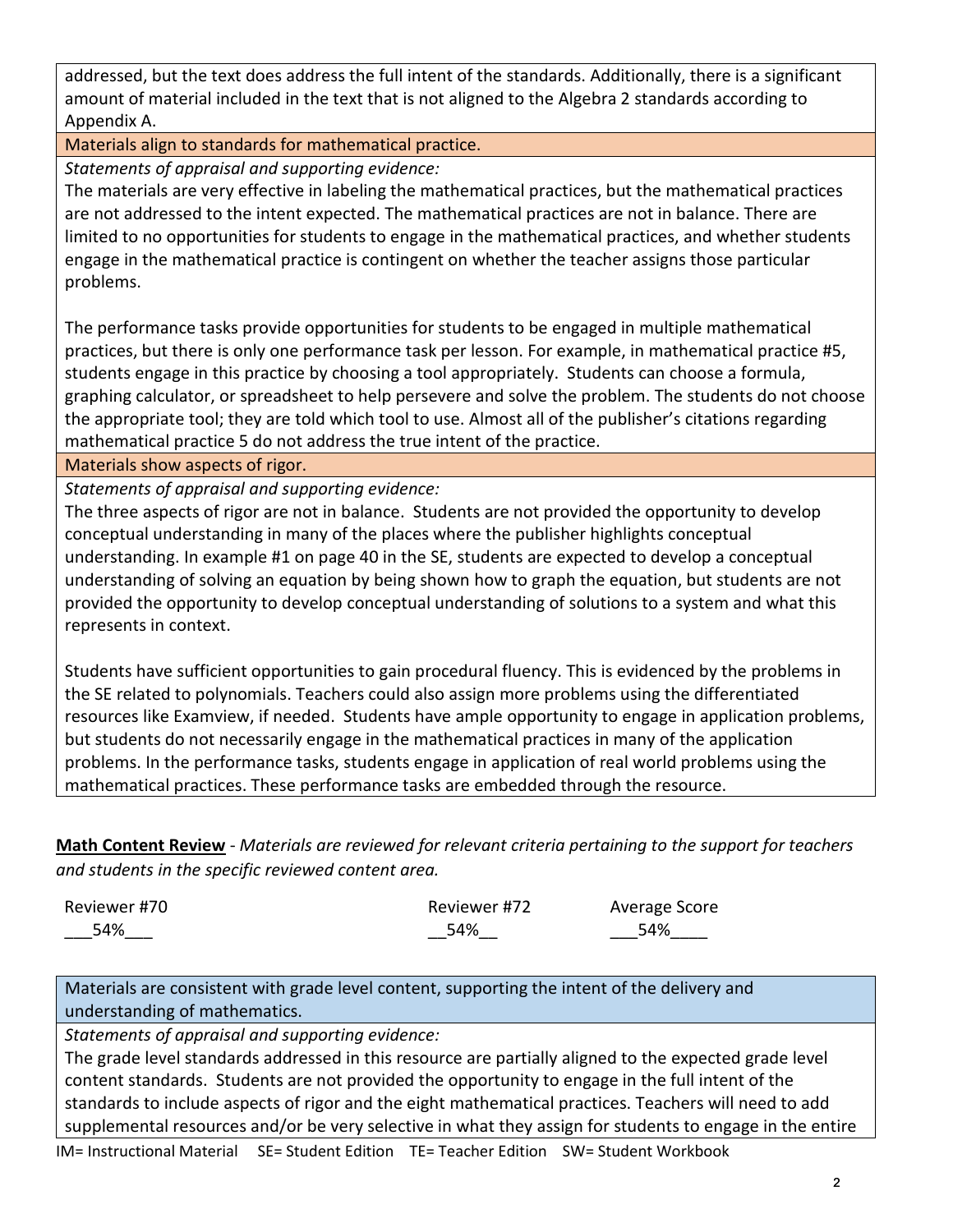content standard. Additionally, a significant portion of the text aligns to standards not specified as Algebra 2 content in Appendix A.

The resources do not provide adequate support for the teacher to deliver differentiated instruction. They only provide differentiated resources as optional assignments. The publisher labels where students should be engaged in a particular math practice or develop conceptual understanding. However, these labels are not always accurate. The materials provide many resources to assist teachers in differentiation, but very little to no support for the delivery and understanding of mathematics.

Materials support student learning of mathematics.

*Statements of appraisal and supporting evidence:*

The materials do not support the teacher or students in learning mathematics to the full intent of the math practices, aspects of rigor, and common core standards. Many of the lessons, activities, and questions are very leading and do not allow for mathematical discourse (ie. TE on page 224B). The prompts labeled *Facilitate Meaningful Mathematical Discourse* do not allow for it. The question stems are very leading. Once answered, the discourse can not continue. Students must be allowed to reason, analyze, critique, and use correct math language to engage in meaningful discourse.

In many cases in which the publisher denotes conceptual understanding, students are actually using procedures to attempt to gain a conceptual understanding, which is not supported by current research. In these cases, students are merely memorizing procedures, rather than developing conceptual understanding (ie. page 275, example 4, SE). Students are not developing a conceptual knowledge of composite functions. They are merely completing a procedure to find the solution. Students will not keep the knowledge of this procedure unless they are continuously provided opportunities to practice and gain procedural fluency, which is not conceptual understanding.

**All Content Review** - *Materials are reviewed for relevant criteria pertaining to the support for teachers and students in the material regarding the progression of the standards, lesson structure, pacing, assessment, individual learners and cultural relevance.*

| Reviewer #70 | Reviewer #72 | Average Score |
|--------------|--------------|---------------|
| 63%          | 56%          | 60%           |

Materials are coherent and consistent with the high school standards which all students should study in order to be college and career ready.

*Statements of appraisal and supporting evidence:* 

The materials are partially aligned with expected grade level standards. The resource does not represent a fully consistent and well developed curriculum. The text includes large amounts of material that should not be learned in Algebra 2. Students are not given many opportunities for conceptual understanding, distributed practice, mathematical discourse, engagement of the mathematical practices, or making connections between and across concepts.

The materials adequately provide many resources for teachers and students. The topic planner provides teachers with a general understanding of each concept, video support, STEM activities, and the math practices. However, teachers have very limited opportunities to gain new knowledge to strengthen their understanding of the concepts.

Materials are well designed and take into account effective lesson structure and pacing.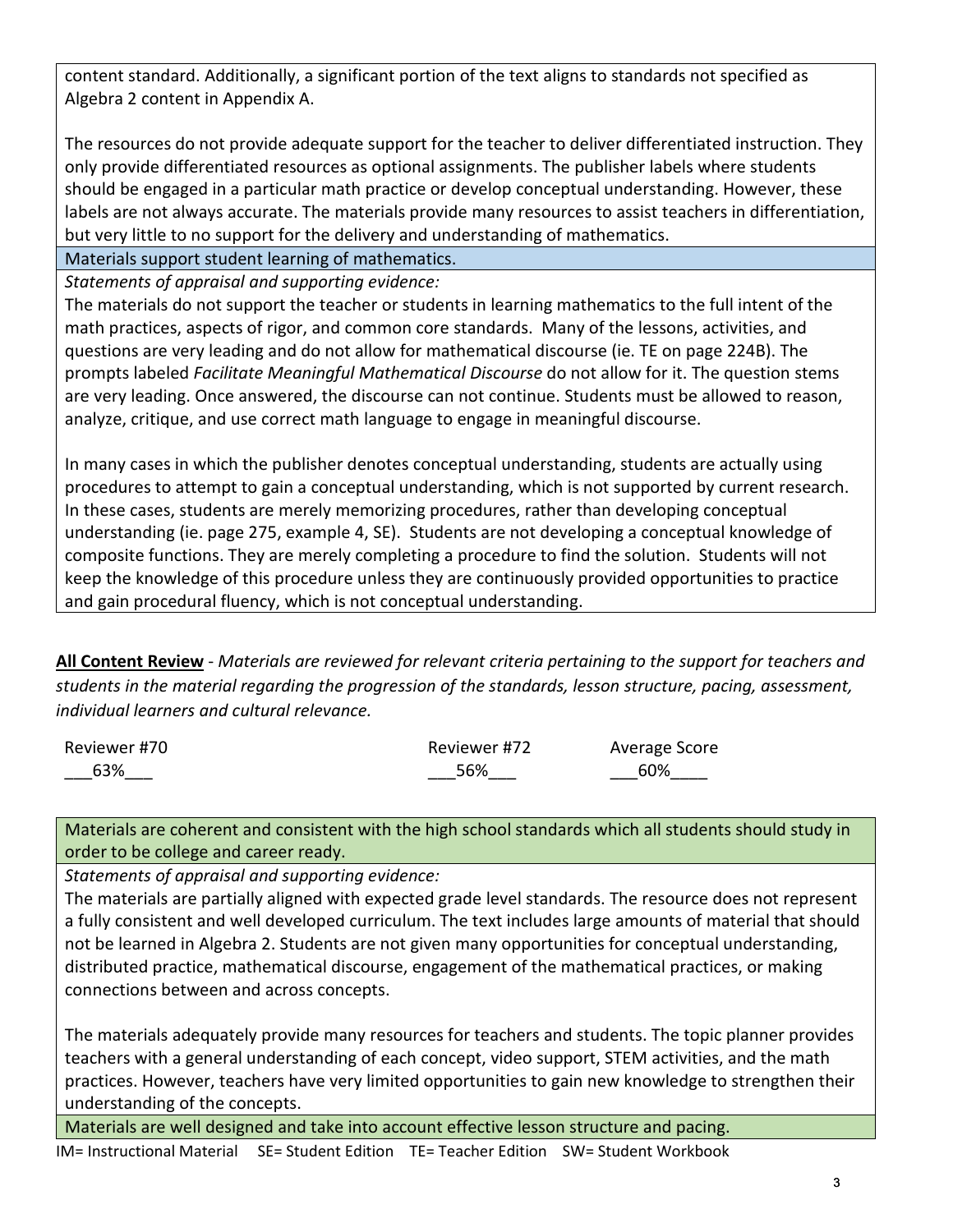*Statements of appraisal and supporting evidence:*

The materials are well designed and take into account effective lesson structure, but not pacing. Students consistently engage in a 4 step approach: Step 1- Explore, Step 2- Understand & Apply, Step 3- Practice & Problem Solving, Step 4- Assess & Differentiate. In Step 1 (Explore), students do not fully engage in conceptual understanding (ie. page 171B, polynomial functions). In step 2 (Understand & Apply), students are expected to understand and apply their conceptual knowledge. In many of the cases, the publisher tells the students what they should understand. Students do not have the time or the opportunity to develop conceptual understanding before they are expected to apply that knowledge. In Step 3 (Practice & Problem Solving), students have opportunities to gain procedural fluency (ie. page 177, roots of polynomials). In step 4 (Assess & Differentiate), teachers have additional support via the lesson quiz to assess students and provide differentiation using an item analysis and RTI model. In sum, the pacing is not in balance.

Materials support teacher planning, learning, and understanding of the standards.

*Statements of appraisal and supporting evidence:*

The teacher materials support lesson planning by providing a guide in the TE Program Overview that contains the lessons, standards addressed, and pacing for a traditional and block schedule. In the Program Overview, the publisher provides insight into the 4 step instructional model, which is embedded throughout the materials. A table of contents is presented, which gives the topic overview, topic opener, enVision STEM projects with page numbers, as well as the lessons, standards, and math practices with page numbers. Prior to every topic, teachers see the math background for Focus, Coherence (looking back, this topic, and looking ahead), and the three aspects of Rigor. A topic planner is provided which shows every topic, including the lesson number, title and pacing, vocabulary, objective, and essential understandings with standards.

Although the materials provide many supports for the teacher, they do not support the teacher sufficiently for the learning and understanding of the standards or in planning their delivery. The information provided is merely an overview of the standards and what the students will be learning. It does not provide in depth knowledge for the teacher. In addition, there is no support on grouping, scaffolding, and related activities.

Materials offer teachers resources and tools to collect ongoing data about student progress on the standards.

*Statements of appraisal and supporting evidence:*

Although the instructional materials provide many resources, they do not adequately support teachers and students in the RTI model using targeted interventions that directly assess students misconceptions.

The materials provide teachers with a Topic Readiness Assessment for every topic and for the beginning of the year to differentiate or scaffold instruction. Teachers may administer the assessment, and then use the item analysis and the individualized study plan based on the results.

After the teacher models examples of various concepts, the materials offer a formative assessment question, *Try It!*. The materials do not provide more than 1 or 2 *Try it!* questions per example, and no further support if students do not complete the *Try it!* question successfully. The materials highlight common errors, but do not provide insight into student thinking. The materials do not provide different strategies to help struggling learners, or even allow students the opportunity to make errors.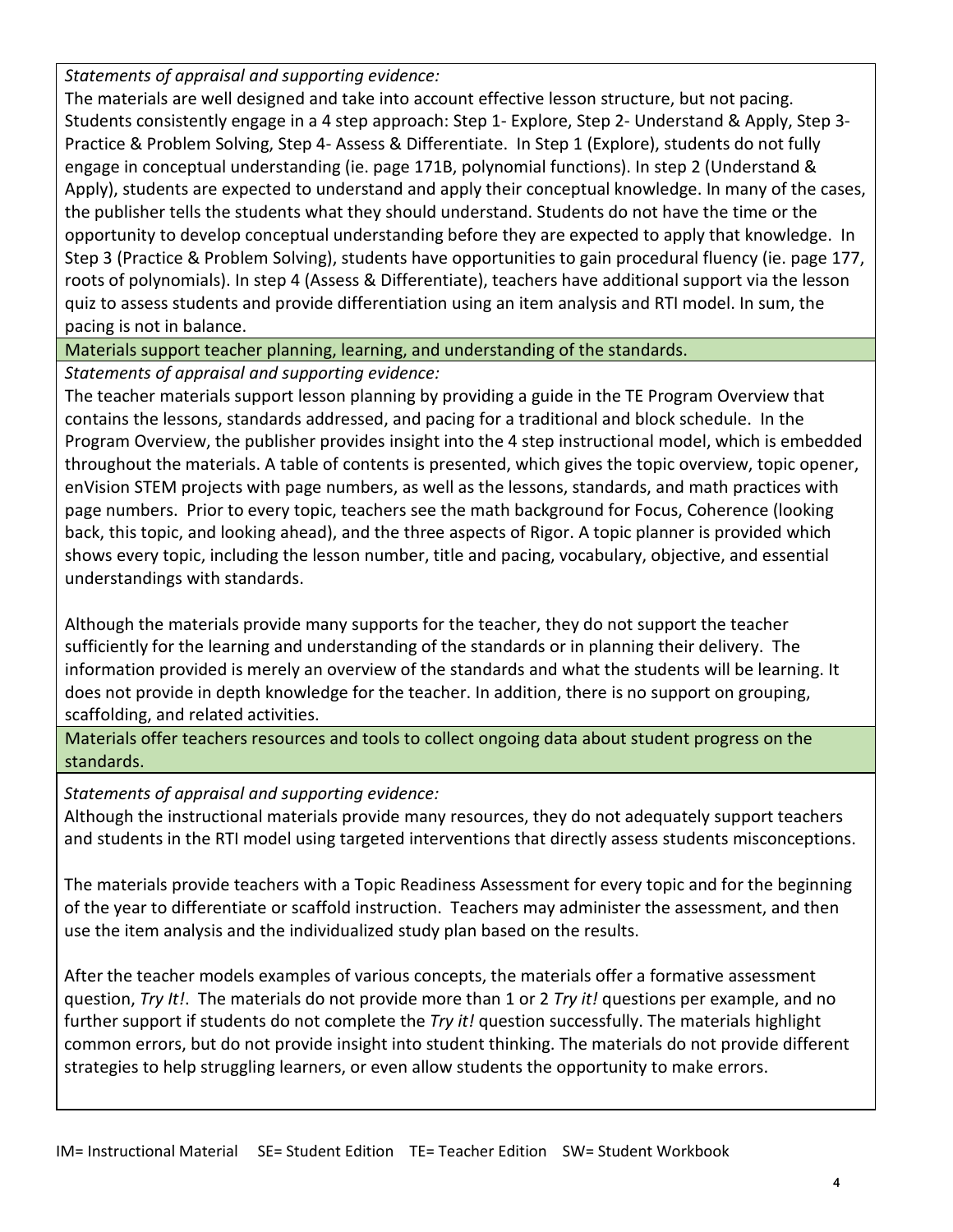The materials provide some support for the teacher in differentiated instruction materials, such as Reteach To Build Understanding (Intervention), Additional Practice (Intervention and On Grade Level), Enrichment (Advanced), Mathematical Literacy and Vocabulary (Intervention and On Grade Level), and Digital Resources and Video Tutorials, but provides no support for the teacher on how to implement differentiated instruction.

Materials give all students extensive opportunities and support to explore key concepts.

*Statements of appraisal and supporting evidence:*

Students have opportunities to explore key concepts, but do not have enough support or time to develop conceptual understanding or make connections through mathematical discourse within the exploration phase. Students are often told by the publisher what they should understand, and then are asked to apply that understanding by practicing procedural skills and application problems. However, students have not achieved full conceptual understanding, which leads students to memorization of rules and procedures.

The curriculum does not allow ample opportunity for students to engage in each standard more than once, unless the teacher supports the curriculum with additional resources. There seems to be no spiraling of concepts from topic to topic. Instead, the only engagement of a standard comes through at the end of each lesson.

Materials support effective use of technology to enhance student learning. Digital materials are accessible and available in multiple platforms.

*Statements of appraisal and supporting evidence:*

Many digital resources are available, such as virtual nerd, Math IXL, and PearsonRealize.com. Teachers are provided an online assessment tool, Topic Performance Assessments, at pearsonrealize.com. In Mathematical Modeling in 3 Acts, students are provided video support as an engagement into the activity. Although the materials sometimes highlight that a graphing calculator or spreadsheet would be a useful tool, nowhere does it support teachers in the explicit instruction on how to use these tools. It is not clear if all digital resources are compatible with multiple browsers. The Virtual Nerd app is only compatible with IOS and Android.

Materials can be easily customized for individual learners.

*Statements of appraisal and supporting evidence:*

The materials can be easily customized for individual learners. The materials provide teachers with an online tool to assign formative assessments to students. Teachers are provided an item analysis that can be used with an RTI model to provide interventions.

The publisher highlights many differentiated resources, such as Reteaching to Build Understanding, Additional Practice, and Enrichment that are available with each lesson. This includes how the teacher can differentiate practice using the online web-based MathXL . The materials also provide tutorials on using the Virtual Nerd app. The ExamView Assessment Generator is available to support teachers in differentiation.

Although the material provides adequate resources to provide support for individual learners, there is little to no support for the teacher in the implementation stage of this process. In addition, the materials provide no evidence of opportunities for collaboration online from teacher to students and/or student to student.

Materials take into account cultural perspectives.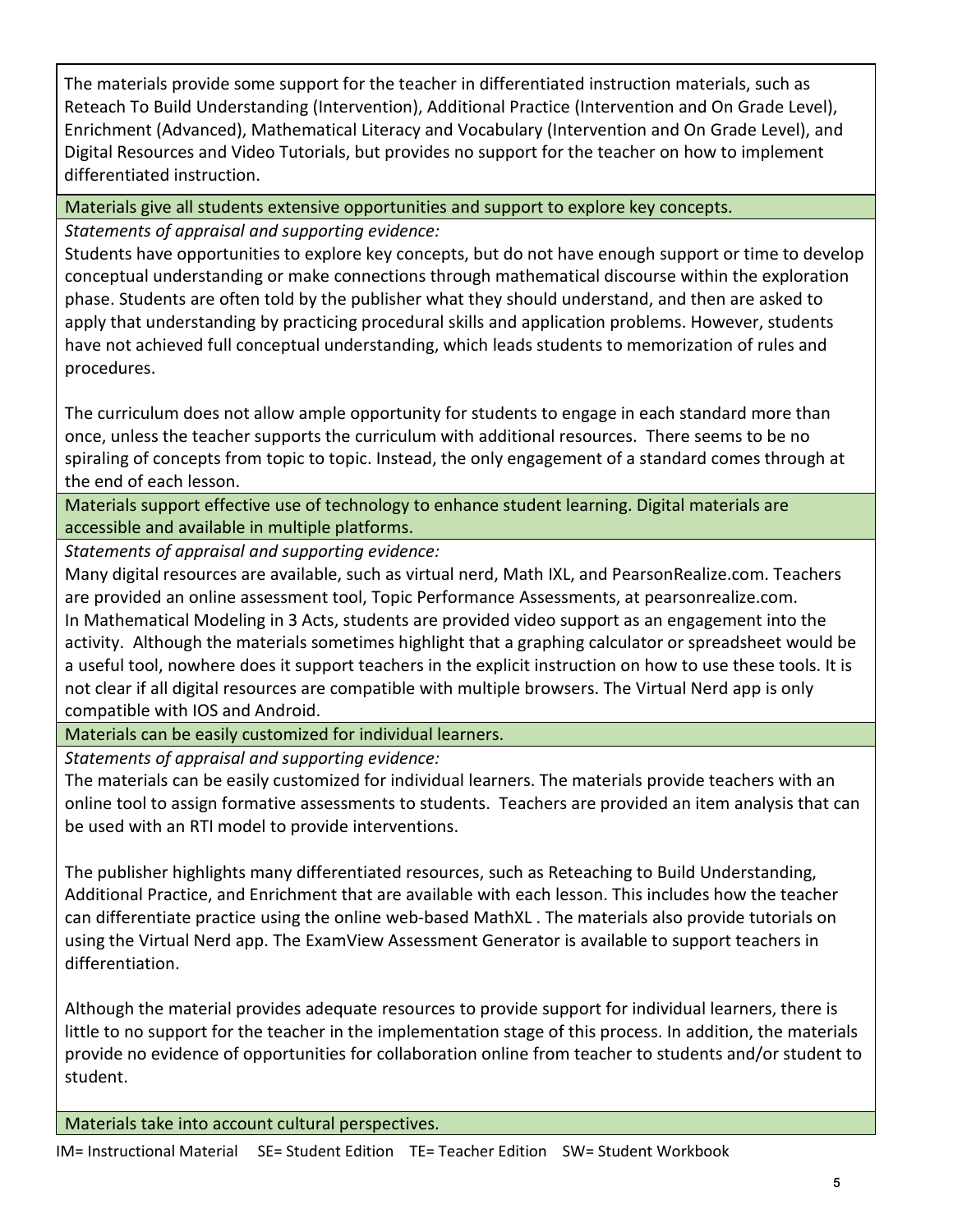*Statements of appraisal and supporting evidence:*

The materials do not take into account cultural perspectives. Students are not provided opportunities to draw upon their home language or culture. The materials do not reflect the culture, language, or lived experiences of a multicultural society. However, the materials support English Language learners via the Spanish/English Visual Glossary in the SE and representation of the four language arts domains (reading, writing, speaking, and listening).

**Reviewer Professional Summation** - *These materials are reviewed by Level II and Level III educators from across New Mexico. The reviewers have brought their knowledge, experience and expertise into the review of these materials. They offer here their individual summary of the material as a whole.* 

Reviewer #70 background and experience: Finished the 13th year of education teaching secondary mathematics in both middle and high school experience in New Mexico. Holds a level 3 license and has kept current regarding best practices for teaching and learning mathematics by attending and leading a variety of professional development opportunities at the local, state, and national level. Teaching practices are grounded in sound research provided by NCTM and other reputable sources.

*Professional summary of material:*

Reviewer #72 background and experience: 15 years of experience teaching secondary mathematics in both middle school and high school. Currently the math department head at her building. Been on committees for the district to realign CCSS. Member of the NM Teacher Liaison Program and the Teach Plus Organization for the past two years. Attended multiple professional developments, including ELL training, unpacking standards, teacher evaluation, and NM Teach.

*Professional summary of material:*

Reviewer #65 background Level three teacher, teaching for 20 years, taught middle school for 8 years and high school math for 12 years, taught college classes for the last 12 years. Minor in mathematics. Masters in curriculum and instruction.

*Professional summary of material:* 

I would recommend this title for adoption. The title lends itself to finding the math practices and building on them very easily. Also, all Algebra 2 standards are included and a step by step approach is included with the majority of standards. A video for professional development is included giving assistance to teachers with fewer years of experience.

Reviewer #67 background and experience: Teaching math for 20 years. BS in mathematics, MS in diagnostics and a PHd in Math. Hold a sped license and administration license. Currently teach Algebra 2, Calculus AB and BC AP, and AP Computer Science Principles.

*professional summary of material: I*

I was very impressed with the Pearson Curriculum. I would highly recommend this material. A good job was done in addressing all standards and mathematical practices. The material was easy to navigate. The tools and resources are good for the experienced teacher and new teachers who don't have the experience. The STEM projects and application problems included with every unit help students "buy in" to the math, making it more relevant to them.

Reviewer #69 background and experience: I have a Bachelor's Degree in Mathematics and have been teaching for 10 years. I have experience teaching both high school and college mathematics. I am a NM level 2 teacher. I am currently teaching Algebra 1 and Geometry.

*Professional summary of material:*